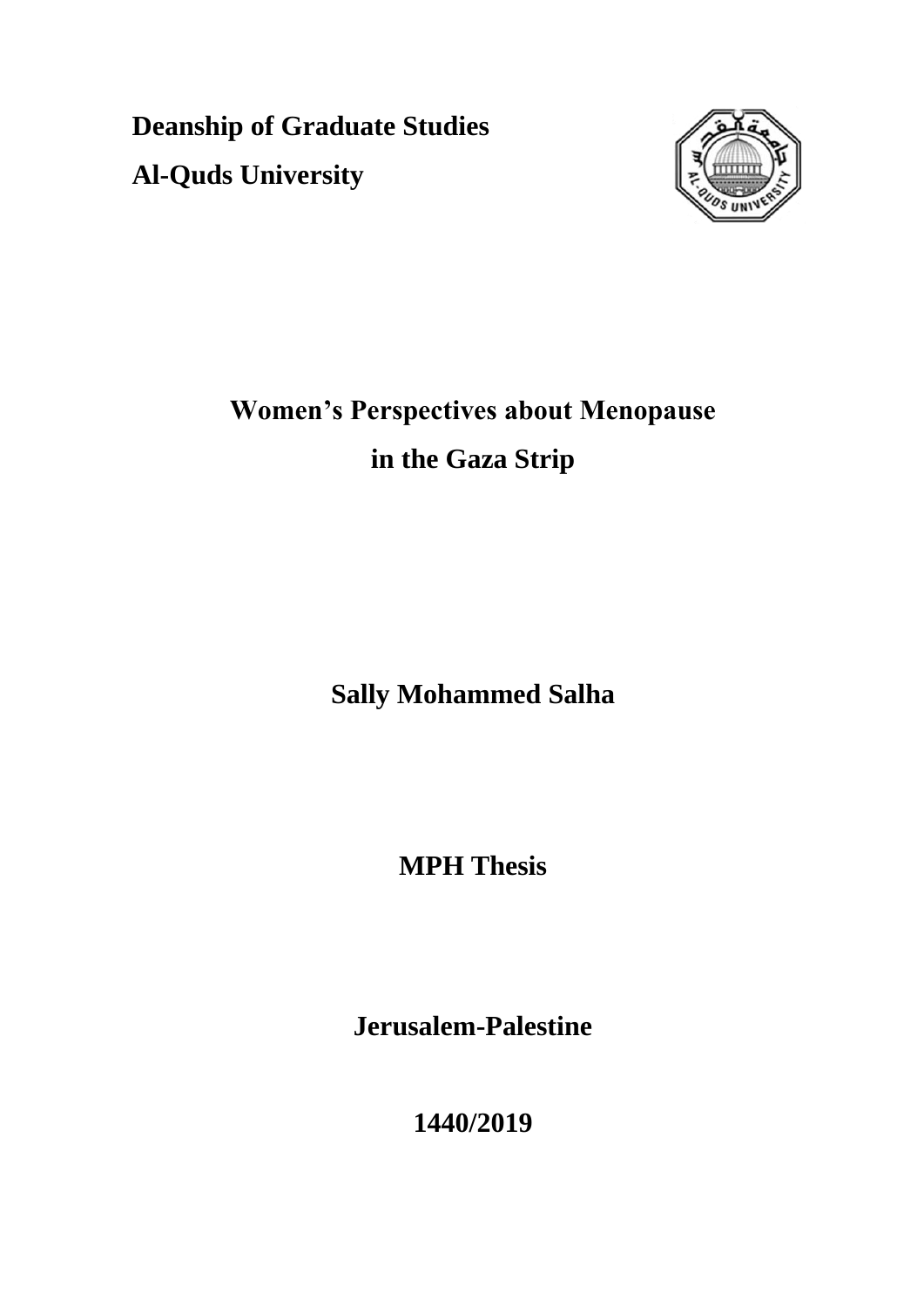# **Women's Perspectives about Menopause in the Gaza Strip**

# Prepared by **Sally Mohammed Salha**

BSc. of Pharmacy- Al-Azhar University Gaza, Palestine

Supervisor: Prof. Dr. Yehia Abed PhD, Public Health Consultant - School of Public Health

A Thesis Submitted in Partial Fulfillment of Requirements for the Degree of Master of Public Health/Epidemiology School of Public Health- Al-Quds University

**1440/2019**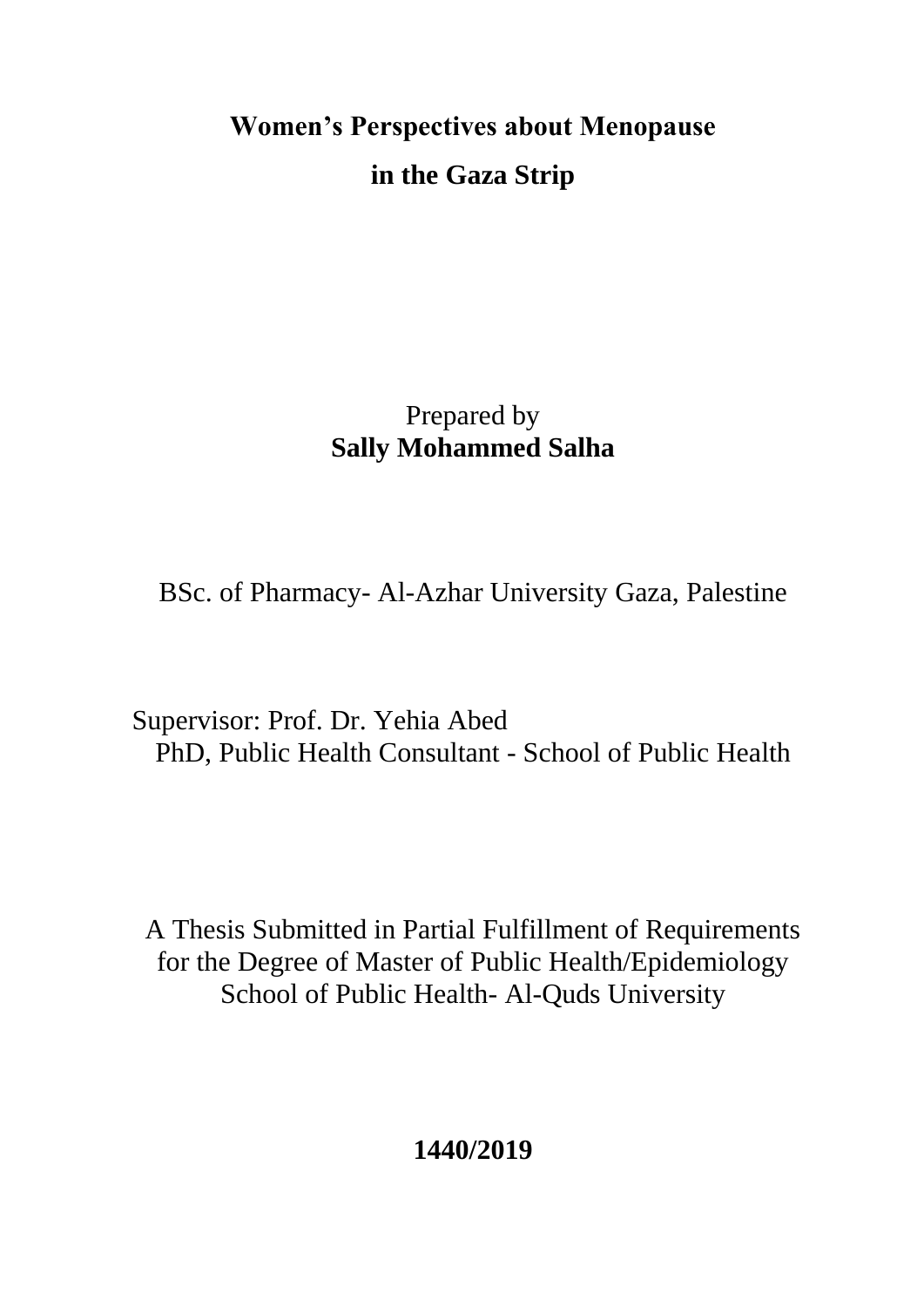<span id="page-2-0"></span>**Al-Quds University Deanship of Graduate Studies School of Public Health** 



**Thesis Approval** 

### **Women's Perspectives about Menopause** in the Gaza Strip

Prepared by: Sally Mohammed Salha Registration No.: 21610996

Supervisor: Dr. Yehia Abed

Master thesis submitted and accepted, Date: / /

The names and signature of examining committee members are as follow:

1- Head of committee: Dr. Yehia Abed

2- Internal Examiner: Dr. Khitam Abu Hamad

3- External Examiner: Dr. Abd Alrazak El-Kurd

| Signature: |                |
|------------|----------------|
| Signature: |                |
| Signature: | 2 <sub>1</sub> |

Jerusalem - Palestine

1440/2019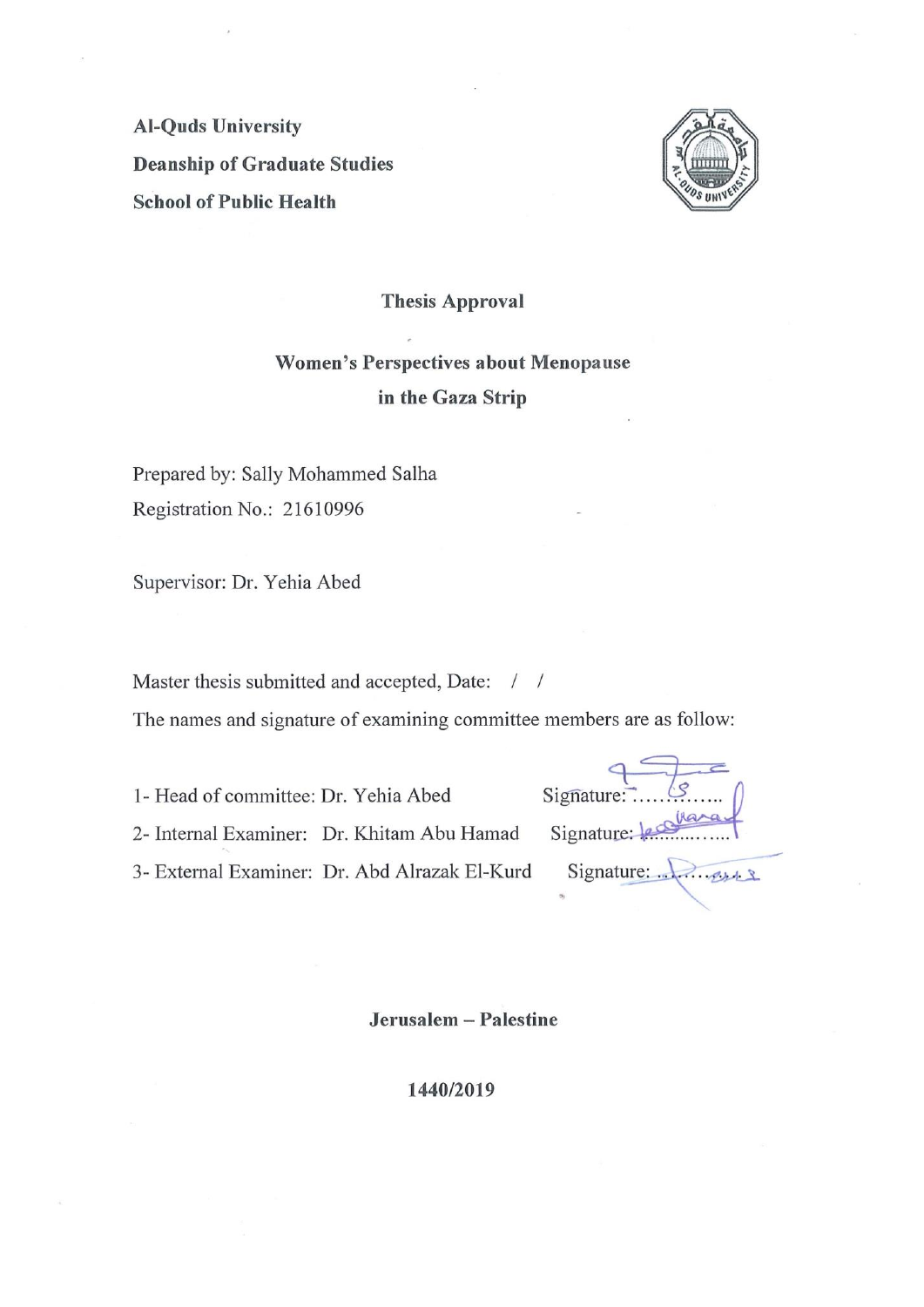## **Dedication**

To the soul of my dear father To my beloved mother To my kind brothers and sisters To my friends and colleagues To whom helped me and wished the best for me I dedicate this research for all of them

**Sally Mohammed Salha**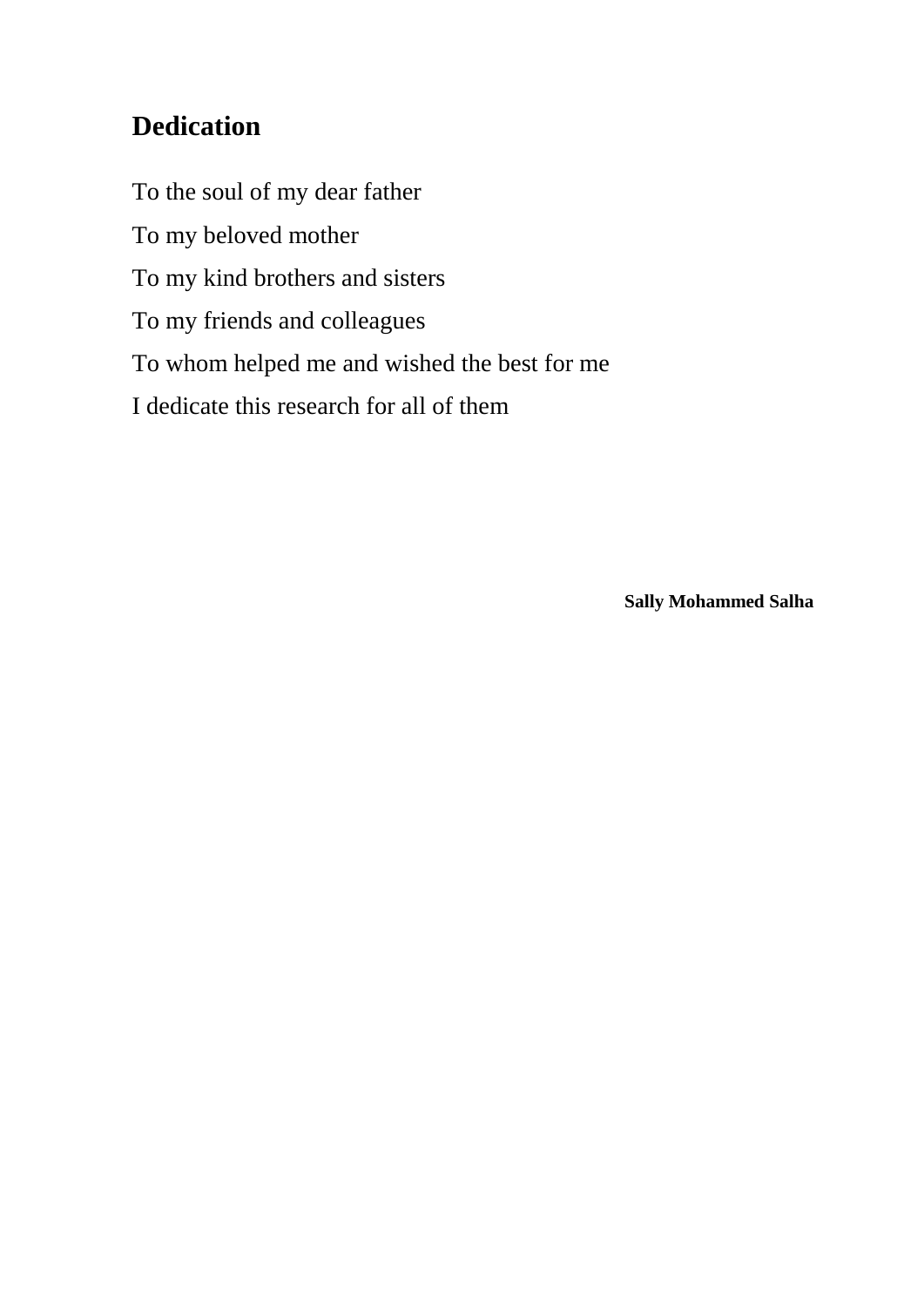#### <span id="page-4-0"></span>**Declaration**

I certify that this thesis submitted for the degree of master is the result of my own research, except where otherwise acknowledged, and that this thesis or any of its parts has not been submitted for higher degree to any other university or institution.

#### **Signed:**

Sally Mohammed Salha

Date: --------/---------/---------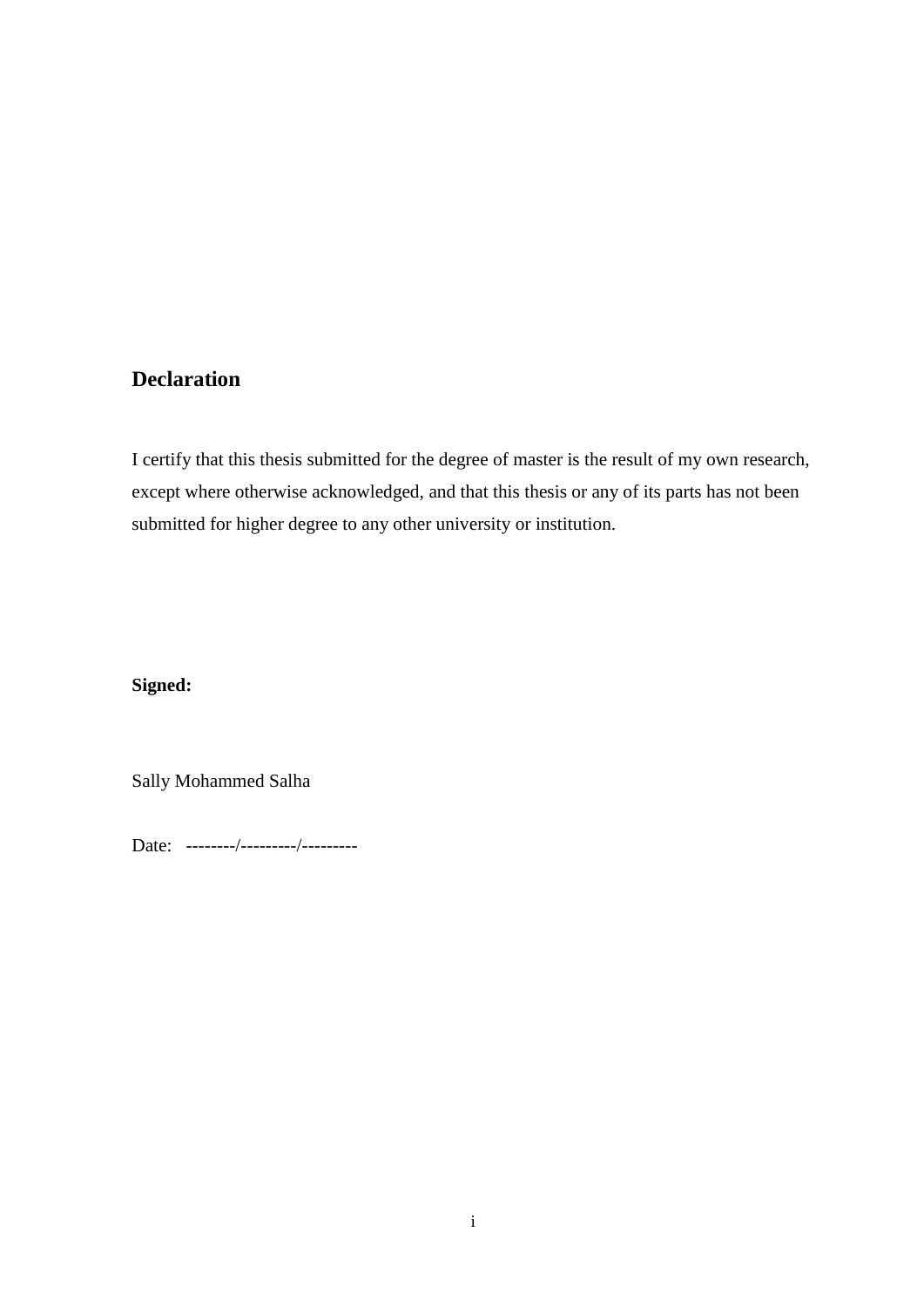#### <span id="page-5-0"></span>**Acknowledgment**

First of all, I would like to thank my supervisor, Dr. Yehia Abed, who has always been a source of support and encouragement for me, and has been a good example for humanity and respect. All the gratitude and appreciation extended to his endless patience, transferable experience, and his fatherly way of treatment throughout the accomplishment of this project.

I am also grateful to all the professors who have taught me during my studying years at the School of Public Health, esp. Dr. Bassam Abu Hamad, and Dr. Khitam Abu Hamad for their guidance and frequent support to complete this thesis. They are very appreciated for their kindness and respect.

I would like also to thank all the experts who helped me in reviewing the study tools; all the women who agreed to participate in the data collection are very thanked as without their help, this study could not have been possible, the thanks are also extended to the data collectors.

Deep thanks are also oriented to my family for their spiritual support esp. my mother for everything she did and is doing for me, my sister Dalia for her advices and guidance, and Mahmoud for his frequent help and support; and all who helped me through this study are truly thanked and appreciated.

Finally, I would like to thank every person helped me in establishing this thesis, and my colleagues everywhere for their kind support.

*With my appreciation and respect, Sally Mohammed Salha*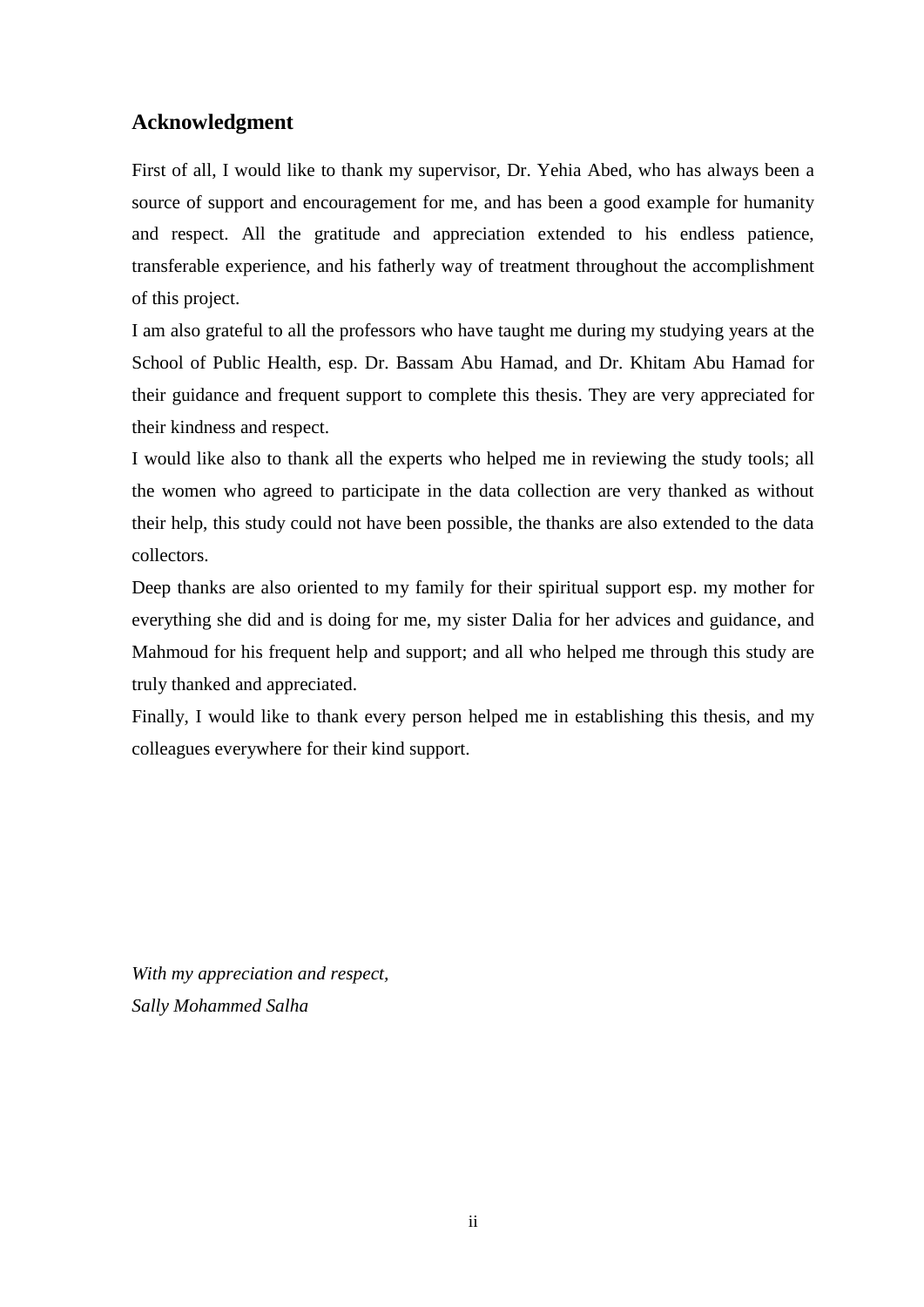#### <span id="page-6-0"></span>**Abstract**

Menopause is a transitional stage in women's life. Menopause is viewed as a normal ageing process; however, signs and symptoms associated with this process and their impact on women were not discussed before among menopausal women in Gaza Strip. An analytic cross sectional study was conducted to understand the concerns and challenges of menopausal women in terms of knowledge, Attitude, and Practice (KAP) in addition to the Quality of Life (QoL); and to identify recommendations that can help menopausal women overcome these challenges.

The research study was conducted using a sample size of 400 menopausal women aged 40-60 years old residing in Gaza for at least 2 years. The sample of menopausal women was selected randomly from three main primary health care facilities in Gaza strip. The study used a quantitative method analysis by administering a survey composed of three parts targeting socioeconomic, KAP and QoL situation.

The main results of the study showed that the mean age for the women is 52.47 years with only 17.8% who had bachelor and/or high studies degrees. Around 86% of these women are unemployed and half of the families of these women have a monthly income of less than 1000 NIS. The mean age of menarche was 13.7 years, while the mean age of menopause was 47.12 +/- 3.89 years. 55.2% used birth control methods at one point in their life. The mean of the pregnancy times for the women was 7.73; the mean number of children was 6.29; and 14.7% had more than two abortions. 70% were between 14-21 years at their first pregnancy.

Around 49% of the surveyed women had poor to moderate level of knowledge about menopause with 75.3% had their source of information from family and friends. 66% positively viewed menopause; while 56.8% negatively viewed hormone replacement therapy. The mean for the knowledge, attitude, and practice scores was 59.8%, 60.3%, and 46.8% respectively.

Regarding lifestyle factors, more than half of the surveyed women don't practice exercise (workout) and 82.8% try to follow a special type of diet. Also, 35% indicated the use of food supplements and almost all of them don't smoke. Around 56% of the surveyed women evaluated their health as being between poor and fair. All surveyed women identified at least one stressor in their life with large effect on one third of them; and 41.6% of surveyed women can poorly to moderately handle stress. All surveyed women indicated to have at least one disease with sight problems (31.3%) followed by diabetes, teeth and gum problems and fatigue, around 20% each.

Inferential statistics showed that the menopausal age is affected by the BMI, employment status, pregnancy times, herbal drinking, and menarcheal age; however, no correlation between menarcheal age and menopausal age was found. It was also found that the knowledge score is affected by women's age, marital status, refugee status, educational status, employment status, menopausal status, as well as being the main breadwinner for the family. The attitude score is affected by the refugee status, educational level, practicing exercise; self-evaluation of health and stress management. The practice score was found to be affected by the marital status, educational level, employment status, BMI and being the main breadwinner. The QoL score is affected by the marital status, employment status, being the main breadwinner, longevity of menses, severity of dysmenorrhea, number of meals, drinking herbal and caffeinated drinks, and the varied life stressors. Furthermore, it was found that practice score is positively correlated with the knowledge score; however, the knowledge and the attitude were not correlated. The QoL score was correlated to both the knowledge and the attitude scores.

This research study identifies a set of recommendations to improve KAP and QoL among menopausal women and concluded that additional multidimensional studies need to be conducted locally and regionally to further tests associations and casualties, and urges to inform the development of evidence-based policies and programs to improve women's health throughout their menopausal years.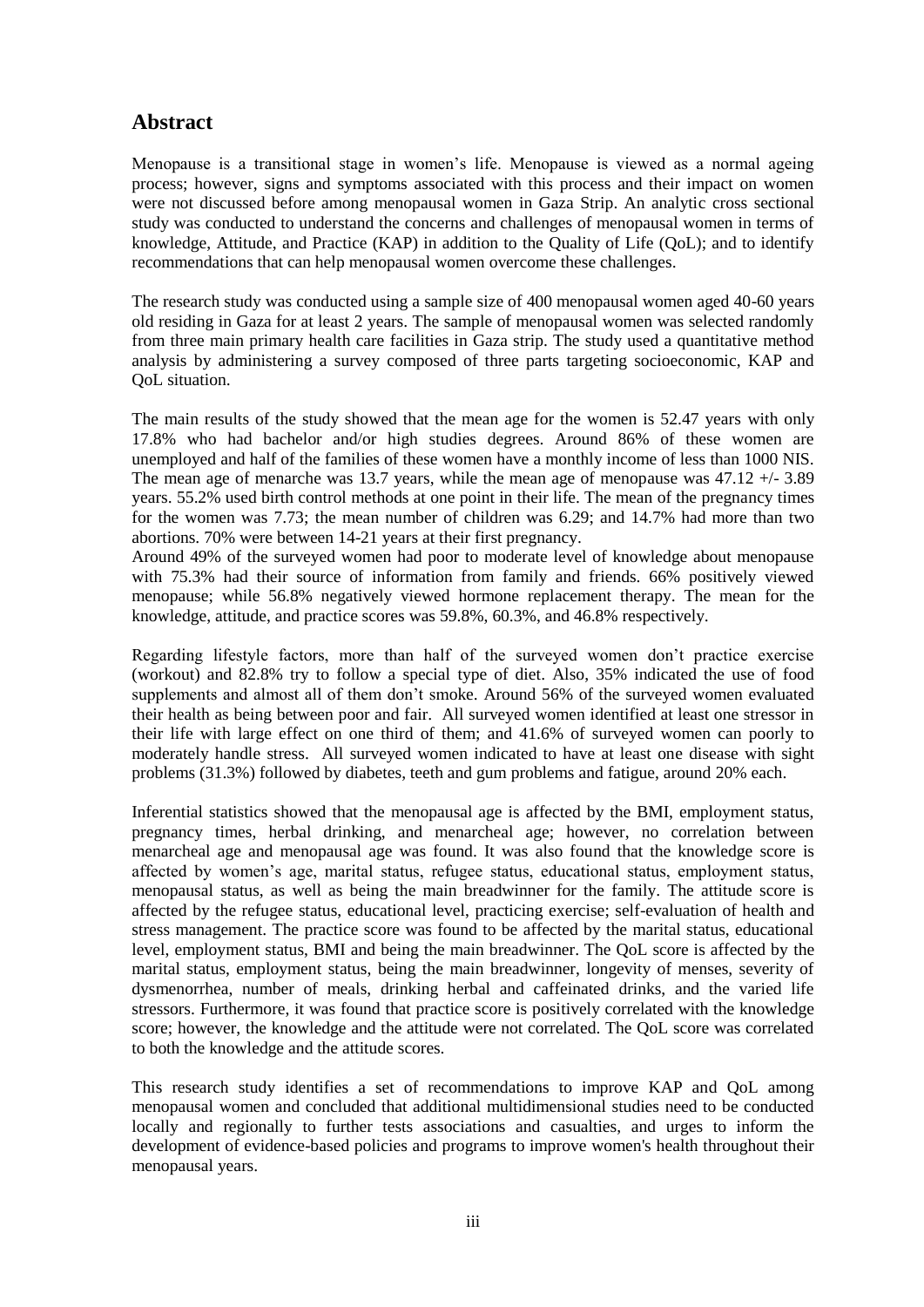## <span id="page-7-0"></span>**Table of Contents**

| 1.1   |
|-------|
| 1.2   |
| 1.3   |
| 1.4   |
| 1.5   |
| 1.6   |
| 1.7   |
| 1.7.1 |
| 1.7.2 |
| 1.7.3 |
|       |
| 1.8   |
| 1.8.1 |
| 1.8.2 |
| 1.8.3 |
| 1.8.4 |
| 1.8.5 |
| 1.8.6 |
| 1.8.7 |
| 1.8.8 |
| 1.8.9 |
|       |
|       |
|       |
|       |
|       |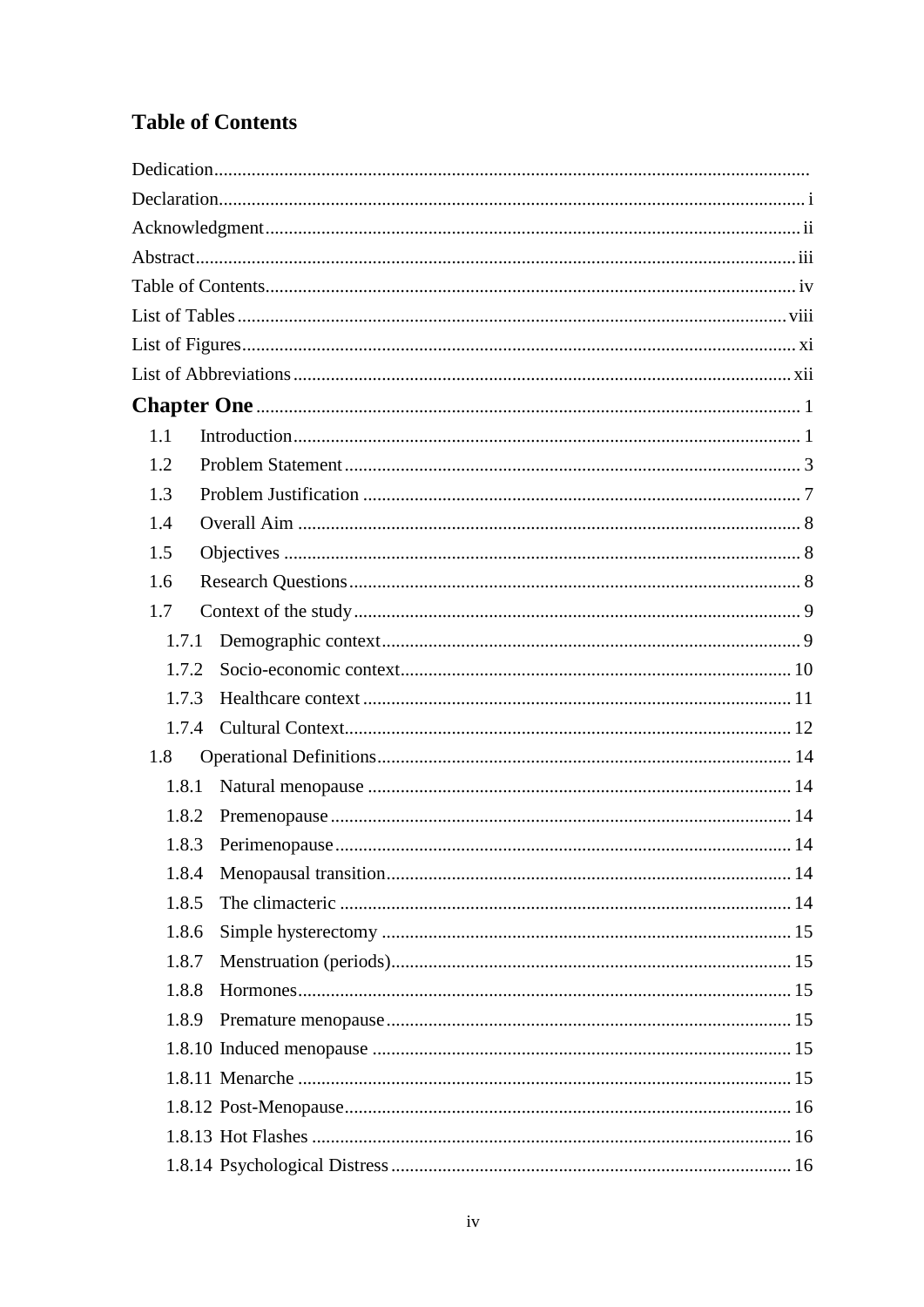| 2.1 |          |  |
|-----|----------|--|
| 2.2 |          |  |
|     | 2.2.1    |  |
|     | 2.2.1.1  |  |
|     |          |  |
|     | 2.2.1.3  |  |
|     | 2.2.1.4  |  |
|     | 2.2.2    |  |
|     | 2.2.3    |  |
|     | 2.2.3.1  |  |
|     | 2.2.3.2  |  |
|     | 2.2.3.3  |  |
|     | 2.2.3.4  |  |
|     | 2.2.3.5  |  |
|     | 2.2.3.6  |  |
|     |          |  |
|     | 2.2.4.1  |  |
|     | 2.2.4.2  |  |
|     | 2.2.4.3  |  |
|     | 2.2.4.4  |  |
|     | 2.2.4.5  |  |
|     | 2.2.4.6  |  |
|     | 2.2.4.7  |  |
|     | 2.2.4.8  |  |
|     | 2.2.4.9  |  |
|     | 2.2.4.10 |  |
|     | 2.2.4.11 |  |
|     | 2.2.4.12 |  |
|     | 2.2.4.13 |  |
|     | 2.2.4.14 |  |
|     | 2.2.4.15 |  |
|     | 2.2.4.16 |  |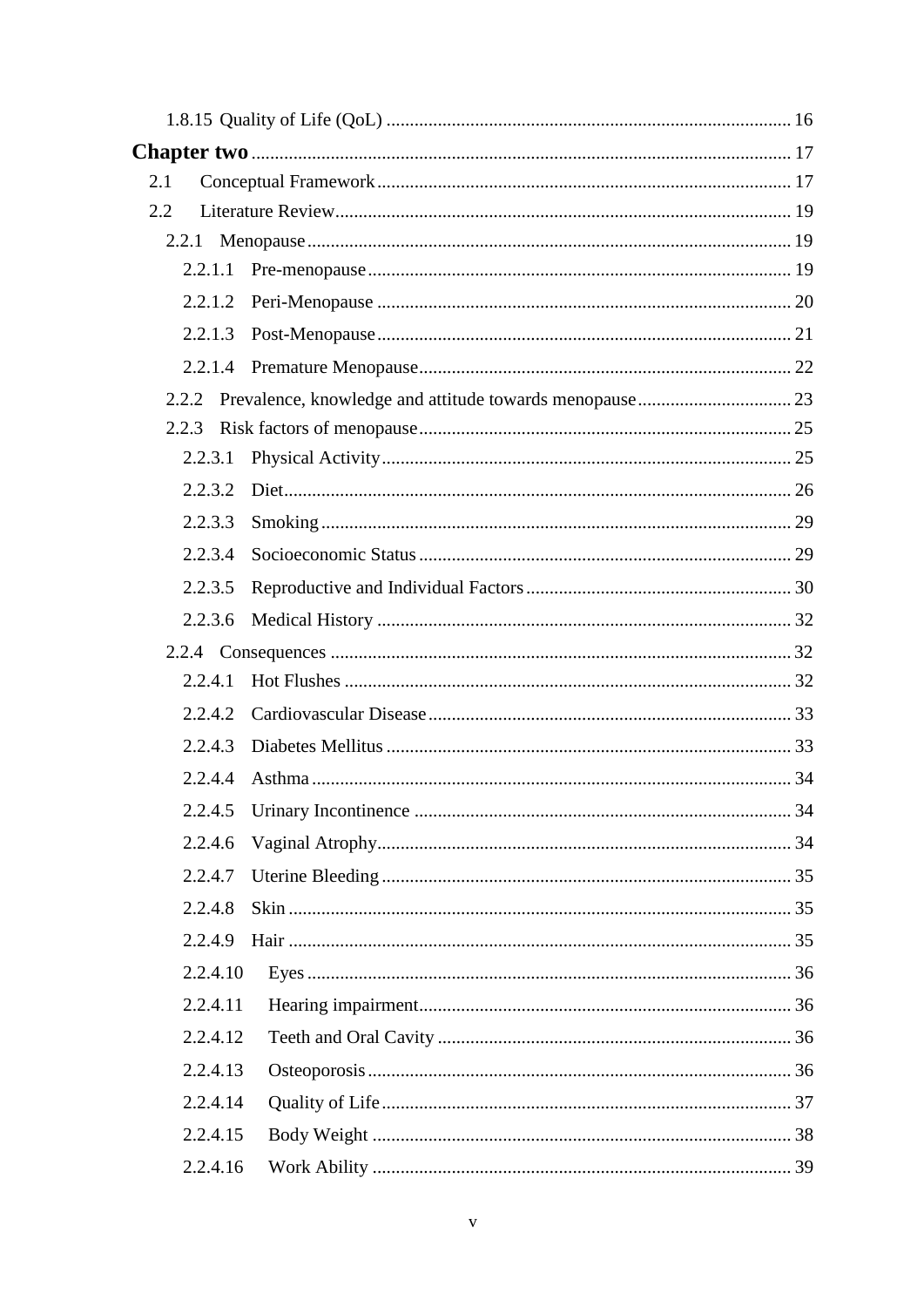|         | 2.2.4.17 |  |
|---------|----------|--|
| 2.2.5   |          |  |
| 2.2.5.1 |          |  |
| 2.2.5.2 |          |  |
| 2.2.5.3 |          |  |
| 2.2.5.4 |          |  |
| 2.2.5.5 |          |  |
| 2.2.5.6 |          |  |
|         |          |  |
| 3.1     |          |  |
| 3.1.1   |          |  |
| 3.1.2   |          |  |
| 3.1.3   |          |  |
| 3.1.4   |          |  |
| 3.1.4.1 |          |  |
| 3.1.4.2 |          |  |
|         |          |  |
| 3.1.5.1 |          |  |
| 3.1.5.2 |          |  |
| 3.1.6   |          |  |
| 3.1.7   |          |  |
| 3.1.8   |          |  |
|         |          |  |
|         |          |  |
|         |          |  |
|         |          |  |
|         |          |  |
|         |          |  |
| 4.1     |          |  |
| 4.2     |          |  |
| 4.2.1   |          |  |
| 4.2.2   |          |  |
| 4.2.3   |          |  |
| 4.2.4   |          |  |
| 4.2.5   |          |  |
| 4.2.6   |          |  |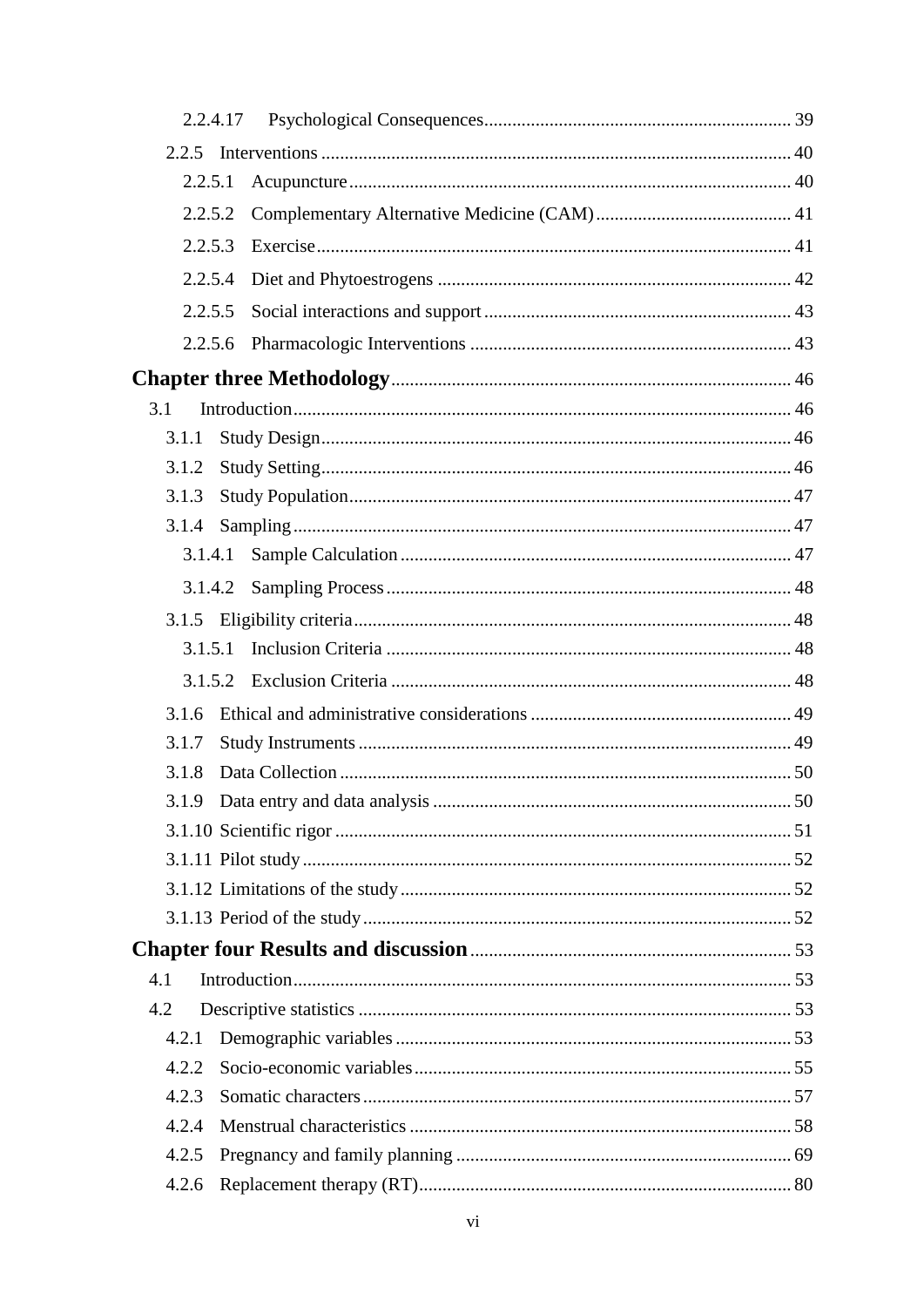| 4.2.7.1 |  |
|---------|--|
| 4.2.7.2 |  |
| 4.2.7.3 |  |
| 4.2.7.4 |  |
| 4.2.8   |  |
| 4.2.9   |  |
|         |  |
|         |  |
|         |  |
|         |  |
| 4.3     |  |
| 4.3.1   |  |
| 4.3.2   |  |
| 4.3.3   |  |
| 4.3.4   |  |
| 4.3.5   |  |
| 4.3.6   |  |
|         |  |
|         |  |
| 5.1     |  |
| 5.2     |  |
|         |  |
| 5.2.2   |  |
|         |  |
|         |  |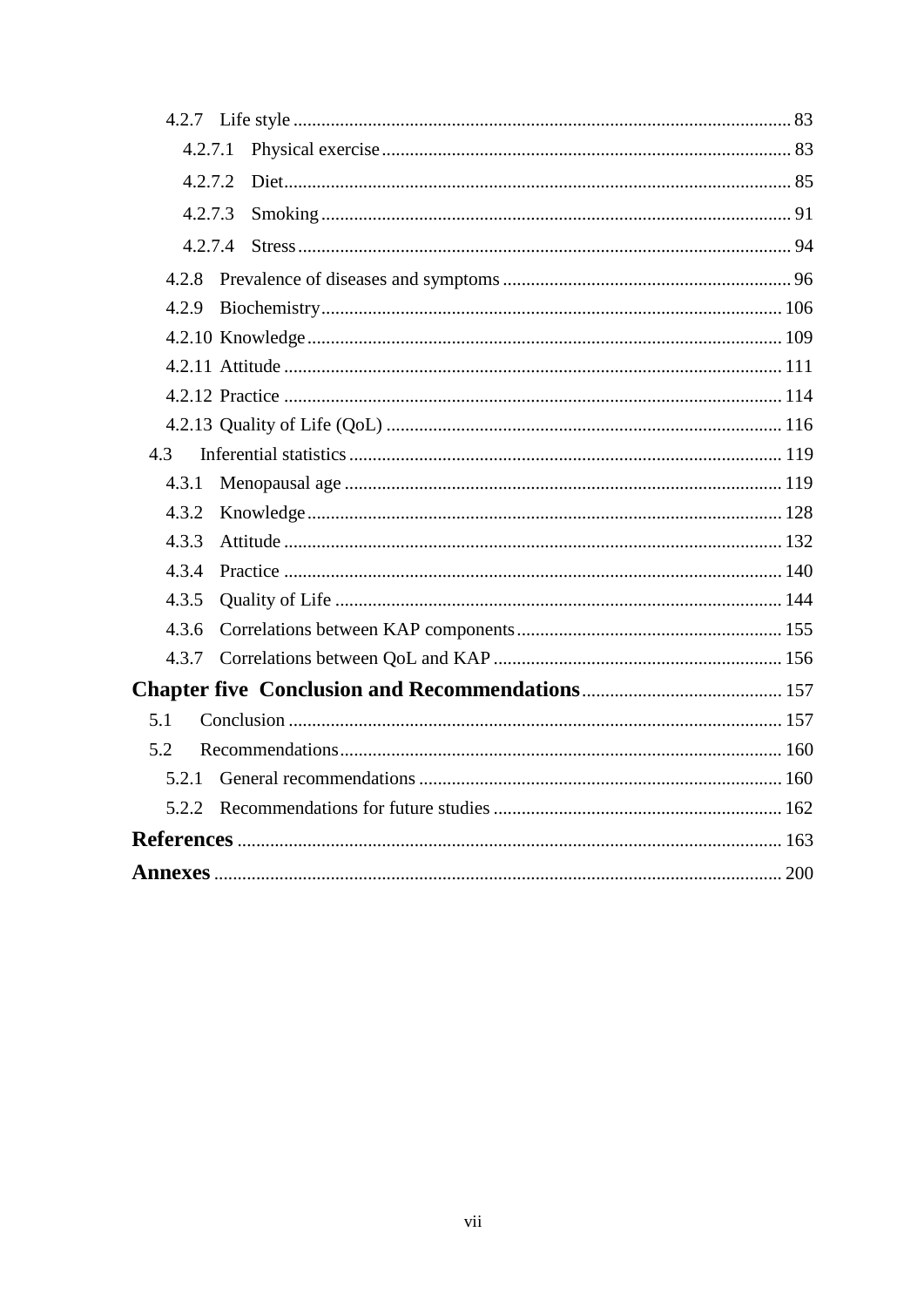### <span id="page-11-0"></span>**List of Tables**

| Table $(4.1)$ : Distribution of participants by socio-demographic related data $(N=400)$ 53     |
|-------------------------------------------------------------------------------------------------|
| Table (4.2): Distribution of participants by demographic and educational related data           |
| Table (4.3): Distribution of participants by employment status and income related data          |
| Table (4.4): Distribution of participants by height and weight related data (N=400) 57          |
| Table (4.5A): Distribution of participants by menstrual period related data (N=400) 58          |
| Table (4.5B): Distribution of participants by menstrual period and menopausal related data      |
| Table (4.6A): Distribution of participants by pregnancy and family planning related data        |
| Table (4.6C): Distribution of participants by pregnancy and births related data ( $N=359$ ). 75 |
| Table (4.7): Distribution of participants menopausal information and view towards               |
| Table (4.8): Distribution of participants by RT indicators related data (N=400) 80              |
| Table $(4.9)$ : Distribution of participants by physical exercise related data $(N=400)$ 83     |
|                                                                                                 |
|                                                                                                 |
| Table (4.11): Distribution of participants by smoking and beverages drinking habits related     |
| Table (4.12A): Distribution of participants by health and stress related data (N=400)  94       |
| Table (4.12B): Distribution of participants by health and stress related data $(N=400)$ 95      |
| Table (4.13A): Distribution of participants by symptoms, diseases related data (N=400). 96      |
| Table (4.13B): Distribution of participants by symptoms, diseases related data (N=400). 99      |
| Table (4.13C): Distribution of participants by symptoms, diseases related data (N=400) 103      |
| Table (4.14): Distribution of participants by biochemistry related data (N=400) 106             |
| Table (4.15): Distribution of participants by knowledge about menopause related data            |
| Table (4.16A): Distribution of participants by attitude towards menopause related data          |
| Table (4.16B): Distribution of participants by attitude towards menopause related data          |
| Table (4.17A): Distribution of participants by practice towards menopause related data          |
| Table (4.17B): Distribution of participants by practice towards menopause related data          |
| Table (4.18): Distribution of participants by quality of life related data (N=400) 116          |
| Table (4.19): The relationship between the menopausal age and socio-demographic related         |
| Table $(4.20)$ : The relationship between the menopausal age and the BMI (N=400)  120           |
| Table (4.21): The relationship between the menopausal age and socio-economic related            |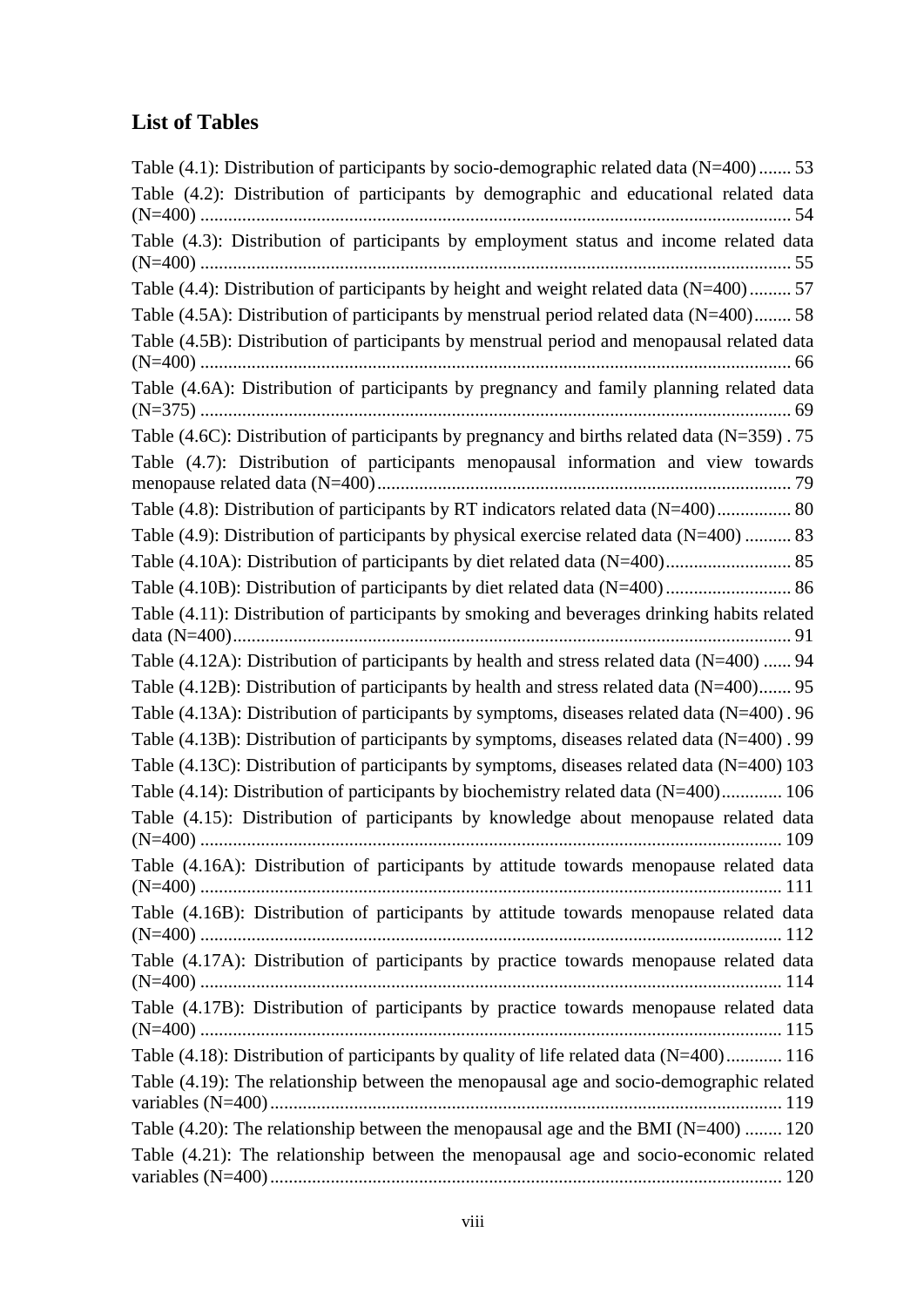| Table (4.22): The relationship between the menopausal age and menstrual period related                                                                              |
|---------------------------------------------------------------------------------------------------------------------------------------------------------------------|
| Table (4.23A): The relationship between the menopausal age and the pregnancy related                                                                                |
| Table (4.23B): The relationship between the menopausal age and the pregnancy related                                                                                |
| Table (4.24): The relationship between the menopausal age and births related variables                                                                              |
| Table (4.25): The relationship between the menopausal age and life style related variables                                                                          |
| Table (4.26): The relationship between the menopausal age and the life style related                                                                                |
| Table (4.27): The relationship between the menopausal age and stressors related variables                                                                           |
| Table (4.28): The relationship between the menopausal age and the women's view about                                                                                |
| Table (4.29): The relationship between the knowledge score and the socio-demographic                                                                                |
| Table (4.30): The relationship between the knowledge score and the socio-economic                                                                                   |
| Table (4.31): The relationship between the knowledge score and the menopausal variables                                                                             |
| Table (4.32): The relationship between the knowledge score and the rated knowledge by                                                                               |
| Table (4.33): The relationship between the attitude score and the socio-demographic                                                                                 |
| Table (4.34): The relationship between the attitude score and the socio-economic variables                                                                          |
| Table $(4.35)$ : The relationship between the attitude score and the BMI variable $(N=400)134$                                                                      |
| Table (4.36): The relationship between the attitude score and the menstrual period related                                                                          |
| Table (4.37A): The relationship between the attitude score and the dysmenorrheal related                                                                            |
| Table (4.37B): The relationship between the attitude score and the dysmenorrheal related                                                                            |
| Table (4.38): The relationship between the attitude score and the pregnancy related                                                                                 |
| Table (4.39): The relationship between the attitude score and the menopausal related                                                                                |
| Table (4.40): The relationship between the attitude score and the life style related variables                                                                      |
| Table (4.41): The relationship between the attitude score and the rated knowledge by the<br>participants about menopause and their view about menopause (N=400) 138 |
| Table (4.42): The relationship between the attitude score and the stressors related variables                                                                       |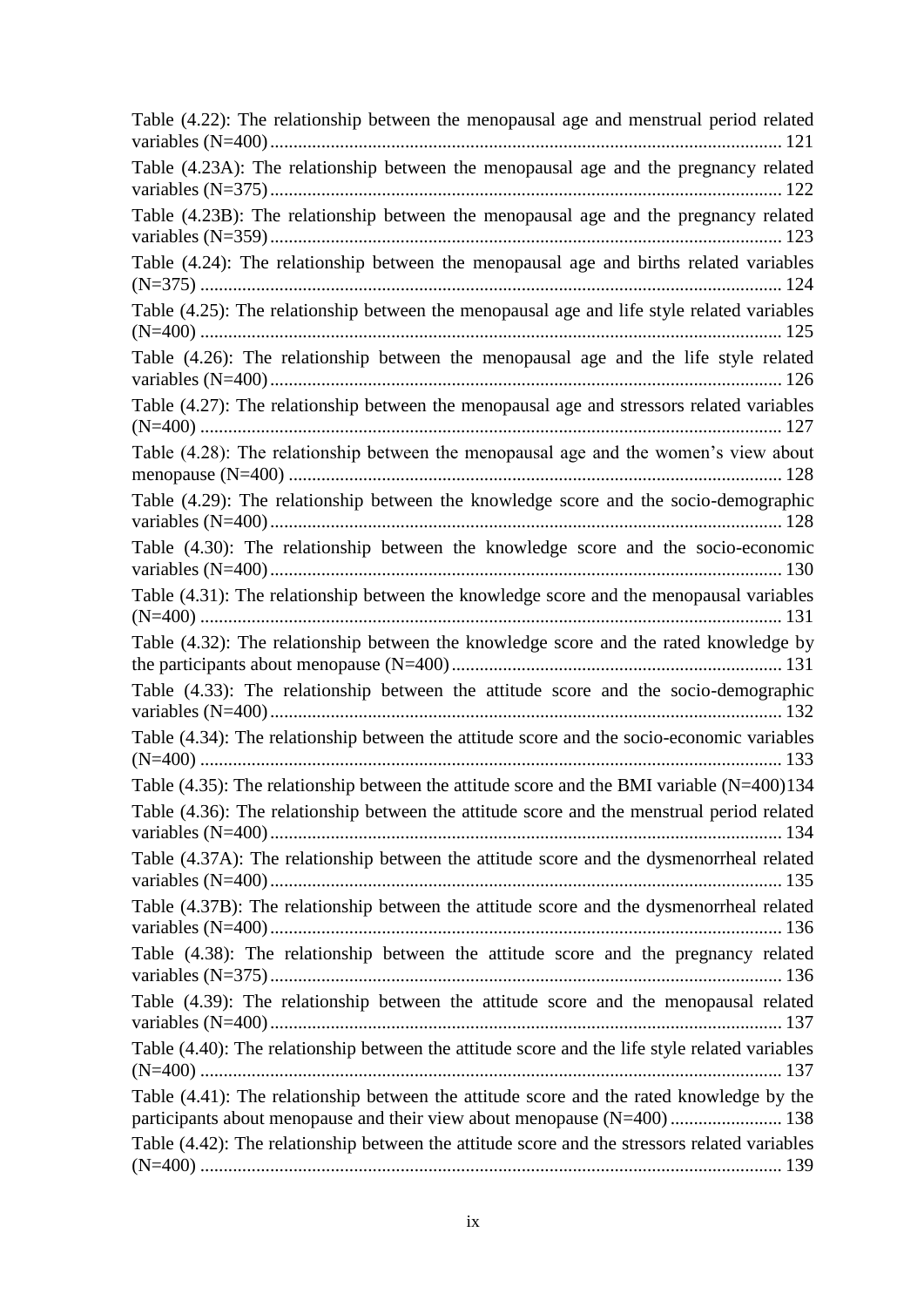| Table (4.43): The relationship between the practice score and the socio-demographic         |
|---------------------------------------------------------------------------------------------|
| Table (4.44): The relationship between the practice score and the socio-economic related    |
| Table $(4.45)$ : The relationship between the practice score and the BMI variable $(N=400)$ |
| Table (4.46): The relationship between the practice score and the rated knowledge by the    |
| Table (4.47): The relationship between the QoL score and the socio-demographic related      |
| Table (4.48): The relationship between the QoL score and the socio-economic related         |
| Table (4.49): The relationship between the QoL score and the BMI variable $(N=400)$ 146     |
| Table (4.50): The relationship between the QoL score and the menstrual period related       |
| Table (4.51): The relationship between the QoL score and the menopausal related variables   |
| Table (4.52): The relationship between the QoL score and the pregnancy related variables    |
| Table (4.53): The relationship between the QoL score and the births related variables       |
| Table (4.54): The relationship between the QoL score and the life style related variables   |
| Table (4.55): The relationship between the QoL score and the life style related variables   |
| Table (4.56): The relationship between the QoL score and the stressors related variables    |
| Table (4.57): The relationship between the QoL score and the rated knowledge and view       |
| Table (4.58): The correlation between the knowledge score, and the attitude and practice    |
| Table (4.59): The correlation between the QoL score, and the knowledge, attitude, and       |